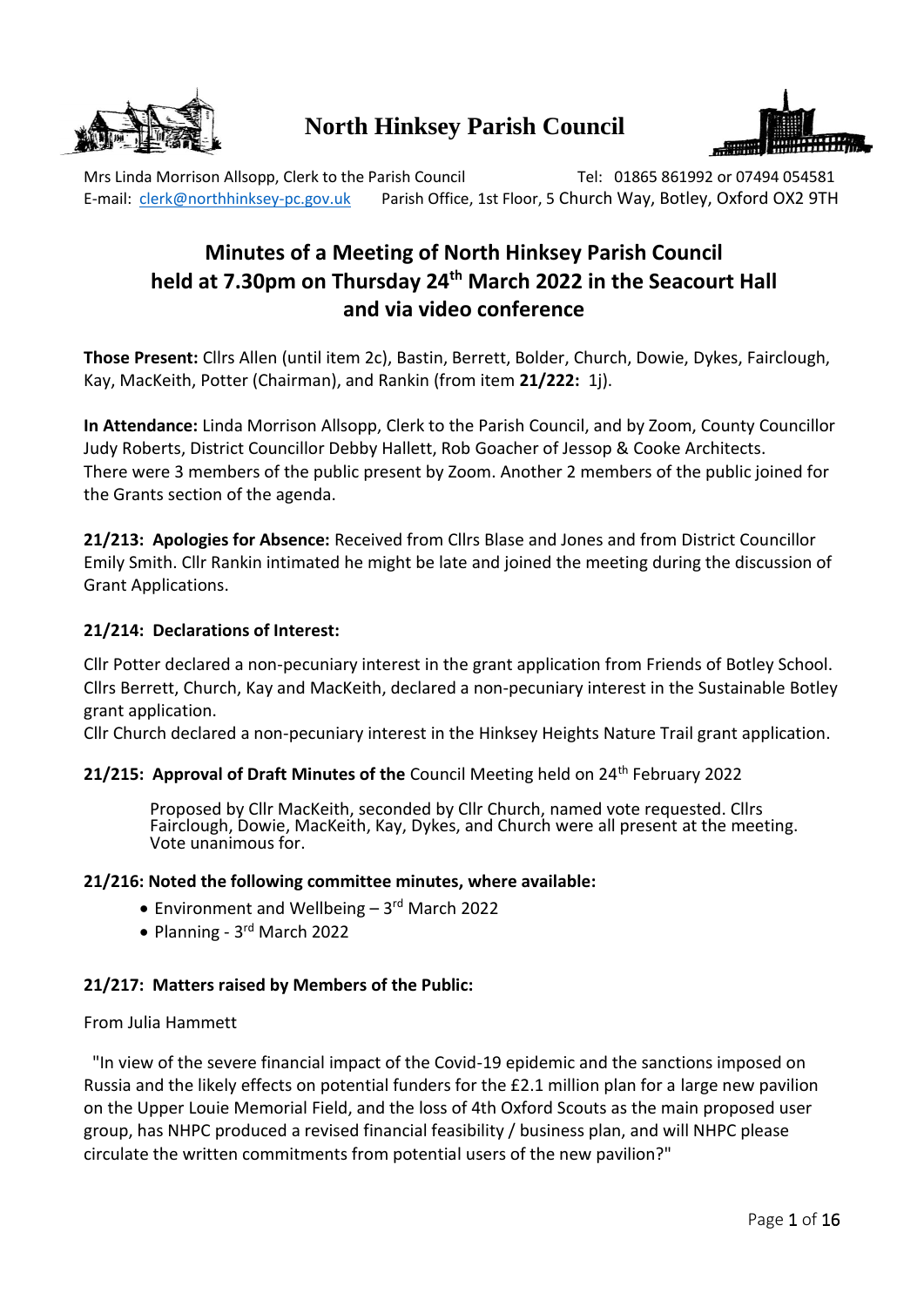# **Answer from Cllr Caroline Potter:**

The draft business plan produced in 2018 (available on the NHPC website here: [https://northhinksey-pc.gov.uk/wp-content/uploads/old\\_site/Files/RandACommittee/NHPC%20-](https://northhinksey-pc.gov.uk/wp-content/uploads/old_site/Files/RandACommittee/NHPC%20-%202018%20LMF%20Business%20Plan%2025-06-18%20draft.pdf) [%202018%20LMF%20Business%20Plan%2025-06-18%20draft.pdf](https://northhinksey-pc.gov.uk/wp-content/uploads/old_site/Files/RandACommittee/NHPC%20-%202018%20LMF%20Business%20Plan%2025-06-18%20draft.pdf) ) was based on market conditions and projected usage at that time. After the delays linked to Covid-19, the Parish Council refreshed its work towards delivery of a new Louie Memorial Pavilion in late 2021, and we are in the process of updating our fundraising strategy to account for the significant price rises of recent years and changes in potential user groups (e.g., the recently increased use by Botley Boys and Girls Football Club). We do not have a revised business plan yet, but we will continue to make all documents that are not deemed confidential owing to commercial sensitivity available to the public, as we have done at all previous stages of the Pavilion project.

# Ms Hammett requested further clarification.

The revised business plan will it be based on written commitments from potential users rather than just on items of interest? Any under usage of the facility will be very costly.

# Councillor Potter

The draft business plan as it was, was based on projected usage by broad usage categories and market conditions, not on commitments from previous user groups. It was modelled to take account of anticipated user groups based on then usage but the actual figures were based on assumption on number of hours of sports usage, versus evening usage, versus weekend bookings so the previous draft business plan wasn't based on commitments from any particular user groups so I wouldn't anticipate that the updated one would be either.

# **21/218: Reports from County & District Councillors**

County Cllr Roberts had circulated her report. Of interest is funding for local groups particularly matched funding related to Climate Impact. The vegan meals at County Council meeting got a lot of publicity. Talks continue re new football stadium but very complicated system of letting and subletting between ownership by County Council and the users.

Problems with lights at the MacDonalds junction not recognising cyclists in the bus lane has now been fixed. Cllr MacKeith raised a Parishioners issue that the new bus stop has no drop kerb for wheelchair users and requested that funding cover the cost of dropping the kerb. Cllr Roberts will consult with officers, in case there are safety reasons for the design. Cllr Kay suggested that Cllr Roberts use her funding for local groups to fill our funding gap in the Grant section later in the meeting. Cllr Roberts will consider this.

District Cllr Hallett asked for feedback on the reports she produces. Parish Councillors find them helpful. Cllr Hallett continues with support to the Planning Committee and is aware there are delays with some of the applications and she continues to keep an eye on the process. She made the meeting aware that the 32 Lime Road appeal had failed. She asked for any questions. There were none.

# **21/219: Review of Actions**

20/166

(1) Cllr Jones to approach Cumnor PC regarding safe crossings for Eynsham Rd & Cumnor Hill – Cllr Roberts could be actioned through Health and Safety budget. Cllr Roberts has asked for progress. ONGOING.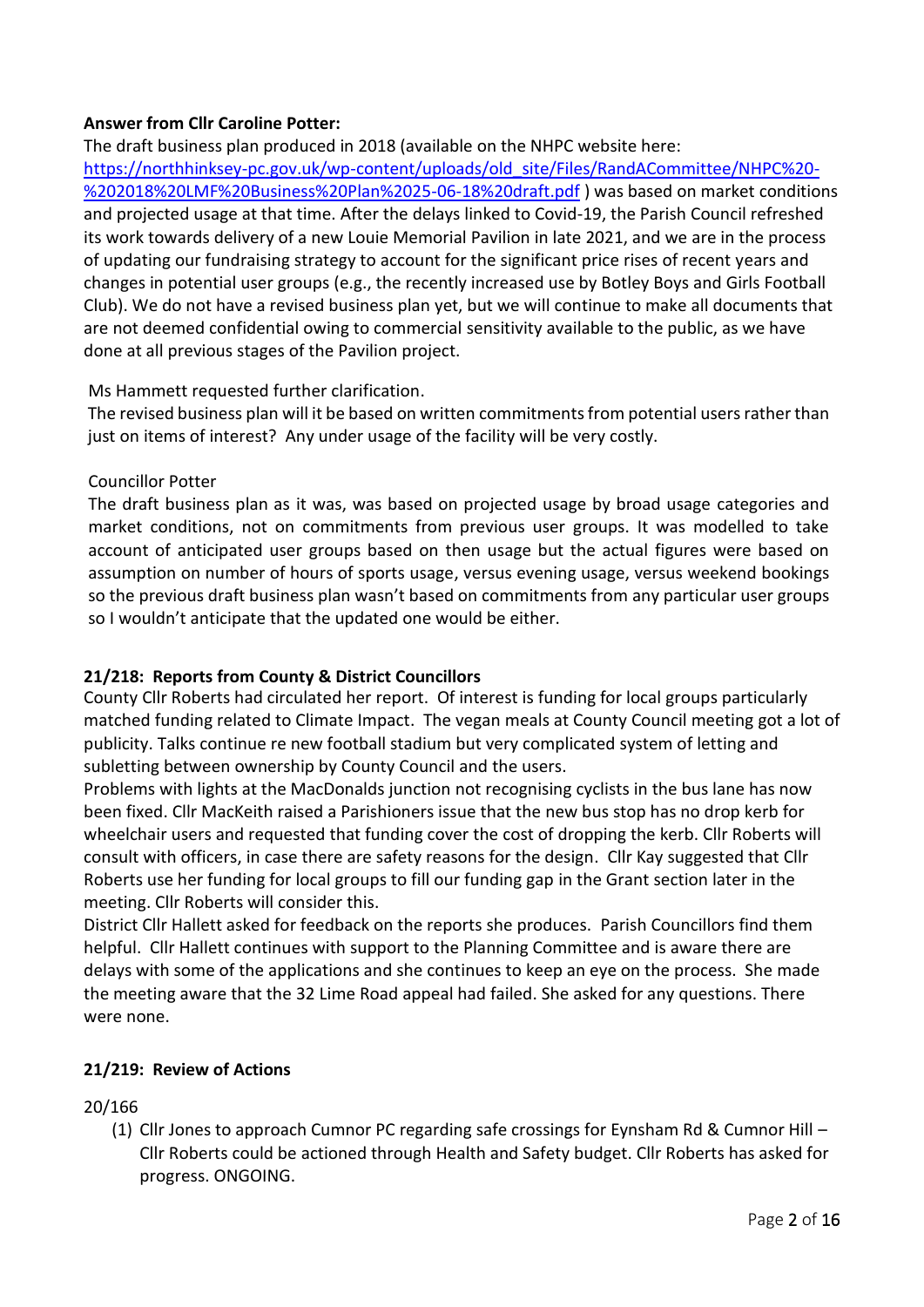# 20/167

14. B&NH Green Spaces: Cllr Church to progress agreed actions. ONGOING.

# 21/042

12. 20mph Zone: Cllr Bastin to liaise with Cllr Roberts to progress. ONGOING

# 21/059

(8) Management plan for the patch of land that encompasses the Memorial Garden, nature reserve and orchard be considered by the R&A Committee and recommendations on key management issues that need to be addressed brought back to Council. **ACTIONED AT LAST MEETING.**

# 21/071

(2b) Consider other options to reduce air pollution and improve local transport infrastructure with a focus on active transport ONGOING

(2c) Review through the Environment Committee alternative options for reducing air pollution and other transport related environmentally friendly options, potentially using remaining S106 funds available after the installation of other new bus shelters required on West Way and Westminster Way ONGOING

(2d) obtain a quotation for a live bus arrival times screen to be installed in the Westminster Way shelter. ONGOING

(4) proceed with remaining pre-construction work to the new Louie Memorial Pavilion. ONGOING

(5) obtain a quotation for the safe removal and disposal of the Scout Hut. **ACTIONED**

# 21/153.

(1c) Purchase a laptop at a cost of up to £400. Cllr suggested that it be up to £600. Approved. Time scale requested by Cllr Rankin. Clerk to follow up and get quotes. This is waiting for the IT Strategy which is being discussed later this evening.

(3c) Arrange for data protection training ONGOING.

21/177: Review of Actions 19/98 Burial Facilities: CARRIED OVER – Cllr Berrett and MacKeith to investigate the issue and bring a proposal to council. ONGOING

# 21/180

(1e) Purchase replacement defibrillator pads and battery at a cost of £99.00 + VAT. ONGOING. Clerk asked to check if this had been done last year.

(2c) Cllr MacKeith to liaise with Cumnor PC over lighting of the Beacon for the Queen's Platinum Jubilee. ONGOING

*Cllr MacKeith raised issue of old Defibrillator Cllr Kay to action giving it away.* **ACTIONED**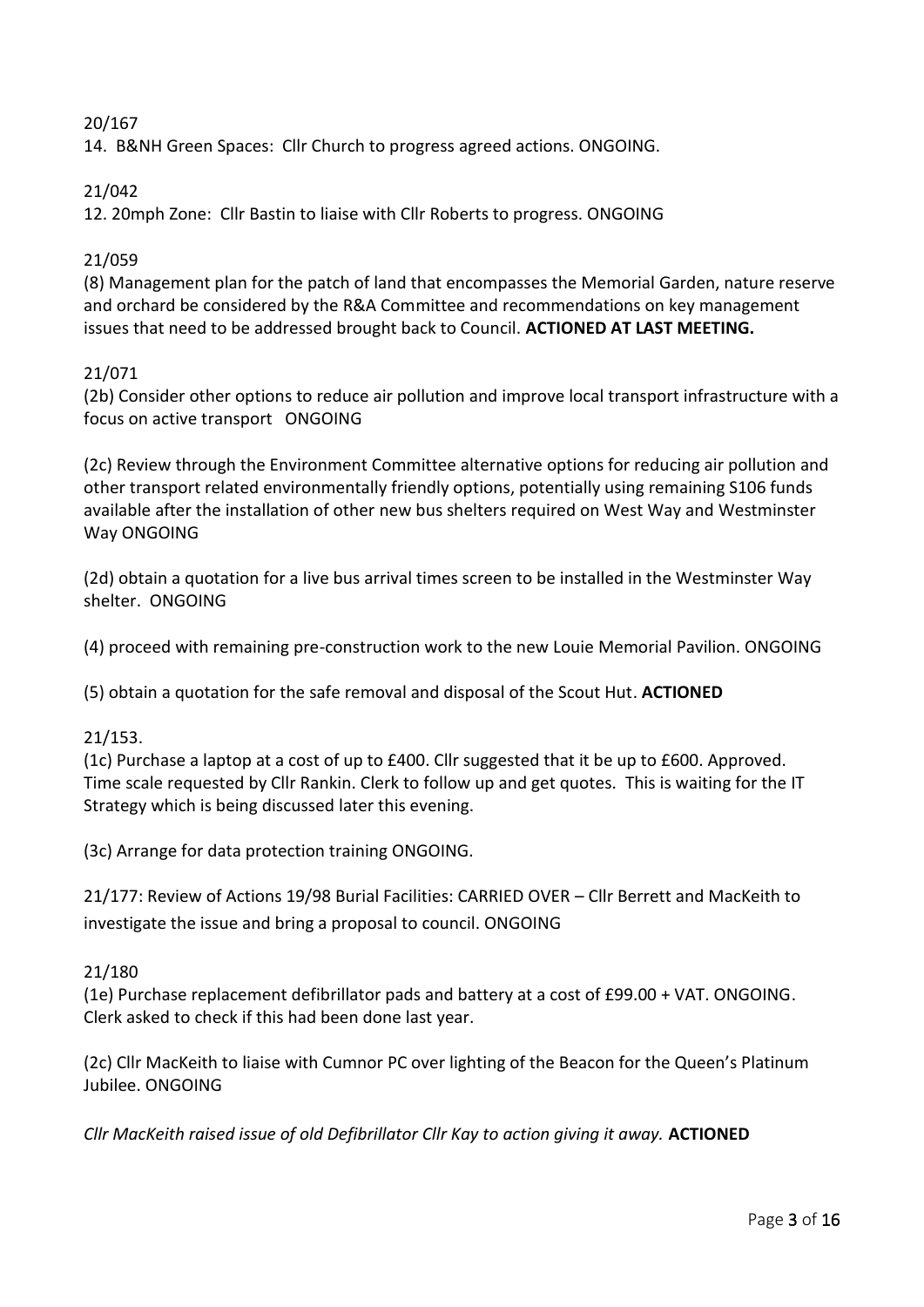# 21/189

Risk Assessments for the Skate Park – Skate Park Working Party and Contractor ONGOING

21/194

1.b) Parish Council Brass sign outside door to Community Building. ONGOING

21/208

1.a) Another column to be added to the Assets Register to show the present value of items. ONGOING

- Cllr Berrett to send costing of Camera to Clerk for inclusion in Asset Register. **ACTIONED**
- 1.c) Revised version with another column to risk assessment for consequences and a list of appropriate actions. ONGOING
- 1.f) Clerk to book training from OALC on employment basics at a cost of £55 for Cllr Kay at a cost of £55. **ACTIONED**

2. e) Jubilee Celebrations Cllr Church to bring together a group to produce initial ideas to take to the Annual Parish Meeting. **ACTIONED**

- 3. a) Cllr Berrett to go through policies to ensure they are correctly signposted. **ACTIONED** b) GDPR training to be actioned and Clerk to obtain quotations for IT support. ONGOING & **ACTIONED**
	- c) Newsletter Cllr Berrett to organise distribution list. **ACTIONED**
- 4. Allotments Clerk to make minor amendments and circulate to Plot Holders. **ACTIONED**
- 5. b) Memorial Garden Maintenance Plan. While initial work is proceeding get further quotes for ongoing work. ONGOING

P21/212 To plan next steps for Skatepark Project. ONGOING

(2d) obtain a quotation for a live bus arrival times screen to be installed in the Westminster Way shelter. The Clerk was informed that this was an action for the Clerk that had got lost in the transition last year. ONGOING

Cllr Potter asked what is the position on the second Laptop? Cllr Berrett said this is waiting for IT strategy which is due to be discussed later in the meeting. Cllr Potter reminded the meeting that Microsoft Business 365 etc. had been agreed for the Clerk's Laptop, and that could be actioned.

Quotations for the demolition of the former Scout Hut - to be discussed later in the meeting.

Cllr Berrett provided an update on the Burial facilities situation and Cllr Potter requested that a Proposal be brought to the Committee and in the meantime, Cllr Berrett will circulate her correspondence with the City Council. ONGOING

Defibrillator pads – Cllr Potter felt that these had already been replaced. The replacement was approved but Clerk need to check if this was actioned in December. Cllr Kay will forward the relevant email.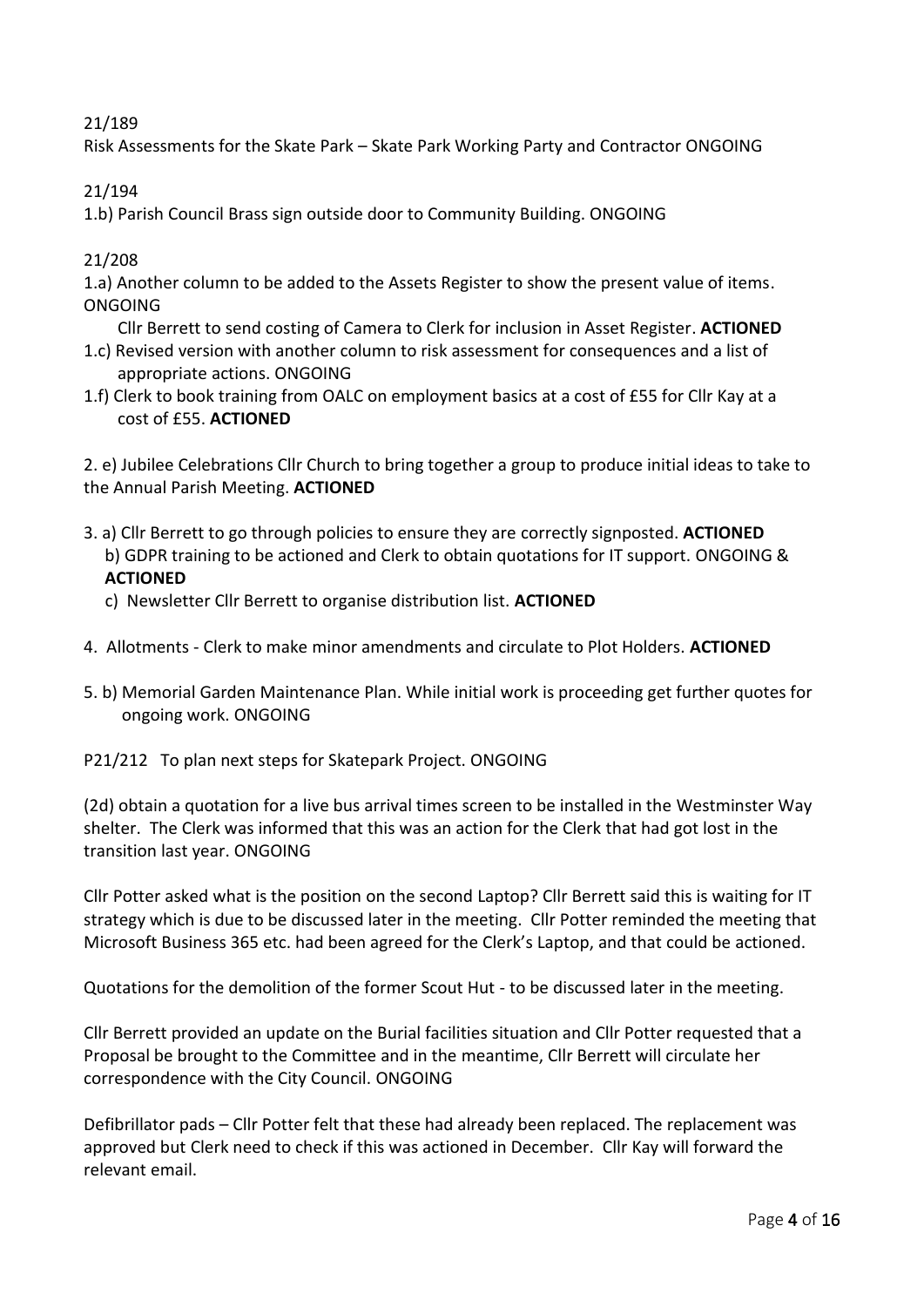Cllr Kay confirmed that the spare defibrillator had gone to Ukraine as part of the Relief Effort.

# **21/220: CLERK'S REPORT**

## **RFO Report**

**RFO** has been working with the Clerk on the accounts this month and she is now doing the bulk of the finance officer role.

Locum RFO has been preparing for Year End and will be completing the VAT return, closing down year end accounts and preparing the AGAR the first week of April. The internal audit takes place on 7th April in person. The Clerk will be in the office and the Locum RFO available remotely for this. SLCC have been chased several times for the Locum fees from December, January and now February. If these are not received before year end the Council will need to be aware of the budget implications for 2022/23.

# **Clerk Report**

# **Hours of work**

27 hours per week. I have taken over the normal monthly RFO duties and continue with the Clerk's responsibilities. On the 1<sup>st</sup> of April my hours are due to increase to 37 Hours per week, when I officially take on the Responsible Financial Officer Role, as per my contract of employment.

## **Banking**

I am now set up on Unity Bank, a process which has taken 2 months and the application for the MultiPay Card, has been submitted. When the printer ran out of ink, I used my own bank card to purchase replacement ink cartridges. The "spare" ink cartridges in the desk drawer are for a previous model of the printer and unusable.

## **Equipment**

Laptops The RFO delivered the Clerk's laptop on the 18<sup>th</sup>. I can now strip out all the Parish Council Information from my laptop and separate my life from my work. All the information I gathered over the last two and a half months should already be on the Clerk's Laptop but anything that isn't I will transfer across, before I delete everything and defrag my hard drive.

**Phones** I still have not had time to work out how to clear the programming from the landline phone, which is still set up to transfer calls to the Clerk's mobile. The Clerk's mobile is having problems. I made a call to the VWHDC and the mobile would not end the call. I had to leave the battery to run down and end it that way. In the interim I have solved the problem by transferring the Parish Council calls to my mobile, but the Parish Council mobile will need replacing in the near future.

## **Freedom of Information Request**

We received a freedom of Information request for the Zoom recording of the January Parish Meeting. Since the recording also contained the confidential Skate Park discussions at the end, I sent a holding email and consulted with Mrs Broughton and Cllr Berrett. Cllr Berrett was able to work out how to top and tail the recording and I will be able to do this in the future. The amended recording was deposited in the Dropbox Account in a folder that can be accessed by the person making the request.

#### **Skate Park**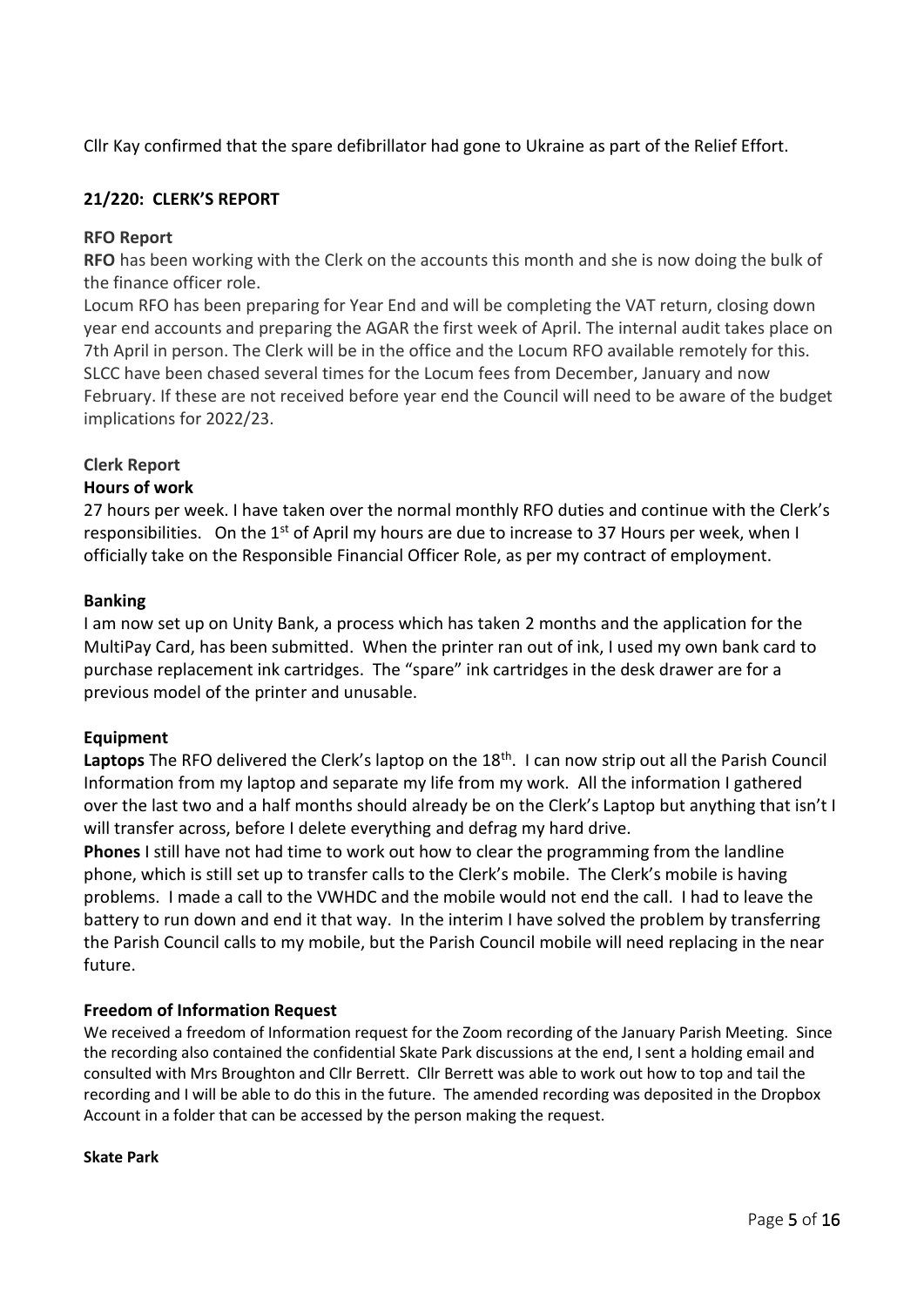Hard copy letters were sent to the 2 final tender companies. Despite repeated requests the Skatepark Tender Documents have not yet been returned to the Parish Council Office for safe keeping.

#### **Meeting with VWHDC Monitoring Officer**

I was due to meet with the Monitoring Officer at my request.

I have a responsibility to monitor individual Councillors' adherence to the Council's Code of Conduct and the Monitoring Officer has the duty to deal with complaints. I wanted to liaise with Patrick Arran and establish how the 2 roles mesh together. On short notice, Patrick Arran postponed our scheduled Teams Meeting on the 16<sup>th</sup> to the 22<sup>nd</sup> of February.

#### **Web Site and Email Over Quota**

The Website and Clerk email account are seriously over quota. Cllr Berrett came into the office for an hour on the  $3<sup>rd</sup>$  of March to show me how I could delete more emails from the system.

#### **Annual Parish Meeting**

This does not form part of the duties of the Clerk and the relevant legislation makes no mention of a Clerk to the Parish Council being involved. I was instructed to organise the printing of the Parish Newsletter and collect and collate the piles for Councillors to collect and distribute. Cllr Kay collected these. The Clerk's email address was given as the point of contact for the Annual Parish Meeting which resulted in the expectation by Parishioners that the meeting was being organised by the Clerk to the Parish Council and generated work I had not planned for and did not fit into the 27 hours and also delayed my work.

#### **Role of the Clerk**

There seems to be a lot of confusion around the role of the Clerk.

The relevant parts of my Contract of Employment and Job Description are: The Clerk/RFO is accountable to Council as a whole and not to individual Councillors & The duties of your post are set out in the job description attached, which forms part of this contract.

The Job Description provided by the Council is very clear what those duties are and does not include a catch all phrase of any other duties. Any Councillor can ask me to do anything that is part of my job description. If they wish me to do something not in my job description then that is a matter for Council. Council can ask me to take on an extra piece of work and decide how the extra hours are covered.

#### **Allotments**

Scribe, the Council's accounts package had not been set up correctly last year for the Allotment Customers and all the entries had to be amended to include the Plot Numbers to make information easier to track and to add the email addresses and telephone numbers from the separate spreadsheet

Although Scribe can email invoices it does not have a capability for attaching documents. An email had to be created for each of the Plot Holders with email addresses, the documents attached, each scribe invoice generated separately and added to the correct email. 12 Allotment customers do not have email addresses and their invoices and documents were printed and sent by post. 2 of the email addresses were incorrect, but these have now been rectified. There is one other that I am following up on. Again, this took far more time than I was expecting, I had not realised how basic the Scribe system is.

#### **Staff Information**

I have a staff member off sick for 3 months. We have a temporary replacement and I have been working with the Chair of the Recreations and Amenities Committee to find a more permanent one. We did have one candidate who unfortunately backed out. The Chair of R&A and I have been unable to get together to organise advertising the post, so this is still ongoing.

#### **Louie Memorial Car Park**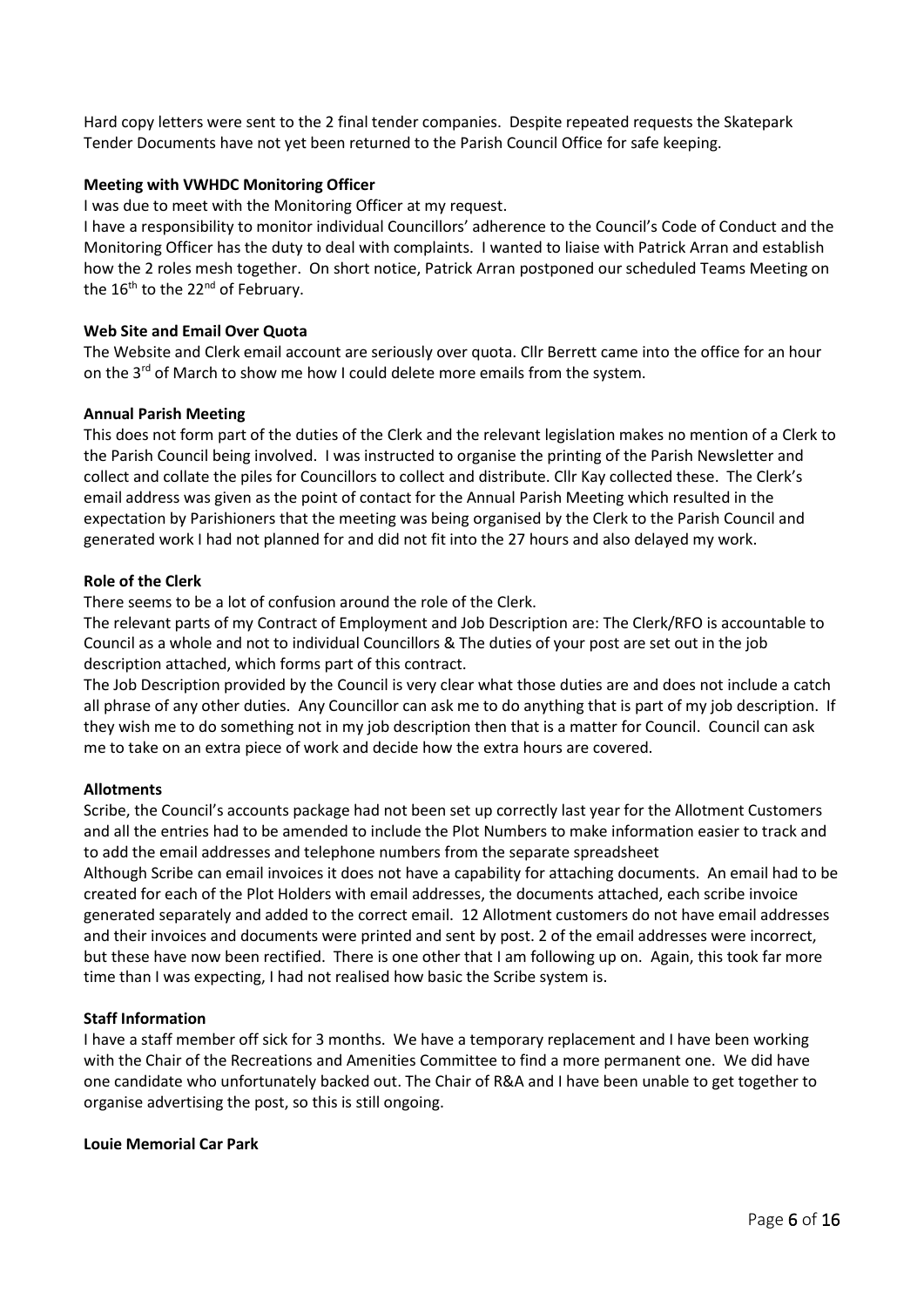I received a call from a gentleman that he and his 2 Beavers had been locked in with their car. There isn't a key for the Car Park in the key lock box so I took the spare bunch from the desk drawer in the office and went to the rescue. Luckily one of the keys opened the padlock and I was able to release the family so that they could get to Beavers reasonably on time. They had arrived at 5.30pm and assumed that the 4.30pm closing time was not being applied because of Covid.

### **CiLCA Qualification**

I have continued to research this in my own time. CiLCA is a requirement for the Council's General Power of Competence and the Council continues to have this because, the then Clerk, was CiLCA qualified at the first meeting after the Election. By the first meeting after the Election in May of next year, I need to have successfully completed the CiLCA qualification if the Council is to retain its General Power of Competence. The assessment process uses a portfolio system and I have a copy of the 2022 Portfolio Guide and I hope to start putting together evidence for my Portfolio through my work before I start the course. I will be producing various documents as part of that process. These need to be my own work so will be written from scratch.

#### **Visitors to the Office**

Now that we have been officially release from all lockdown measures, I have put opening hours on the door of the Community Building 9.00 – 12.00 Monday to Friday and have had some visitors. All visitors who step over the threshold are asked to sign in and out as per fire regulations.

#### **Annual Leave Taken**

1 day taken on the 18<sup>th</sup> of March, as agreed at the Parish Council Meeting of 24<sup>th</sup> February 2022. Councillor Potter emphasised to Councillors that she and the Vice Chair do not have the final say on this as stated at the last meeting. This is a matter for Council and the decision on annual leave from the previous meeting stands.

Cllr Dowie asked what the position is with the monitoring Officer. The Clerk explained that the Monitoring Officer does most of the monitoring but is there to provide support should the Clerk need it.

Cllr Potter clarified the situation with the Clerk's Annual Leave. It was stated at the last meeting that this would need further approval by the Chair and the Vice Chair. There is no approval by individual Councillors so the approval by the Council at the last meeting stands as the approval of the Clerk's leave.

## **21/221: COUNCIL MOTIONS**

There were none.

## **21/222: COUNCIL MATTERS**

#### **1. Finance**

a) Approval of Receipts and Payments since last full Council Meeting.

| Receipts & Payments for approval at March 2022 Council Meeting |                                                                                                              |                      |                                       |  |
|----------------------------------------------------------------|--------------------------------------------------------------------------------------------------------------|----------------------|---------------------------------------|--|
| Payee                                                          | <b>Description</b><br>Paid - expenditure previously approved at Council Meeting or urgent / regular payments | Method of<br>payment | <b>Total Amount inc</b><br><b>VAT</b> |  |
|                                                                | 351/21 Cutting Village Green & St Lawrence                                                                   |                      |                                       |  |
| <b>BGG</b>                                                     | Churchyard May 2021.                                                                                         | <b>Bank Trans</b>    | £168.00                               |  |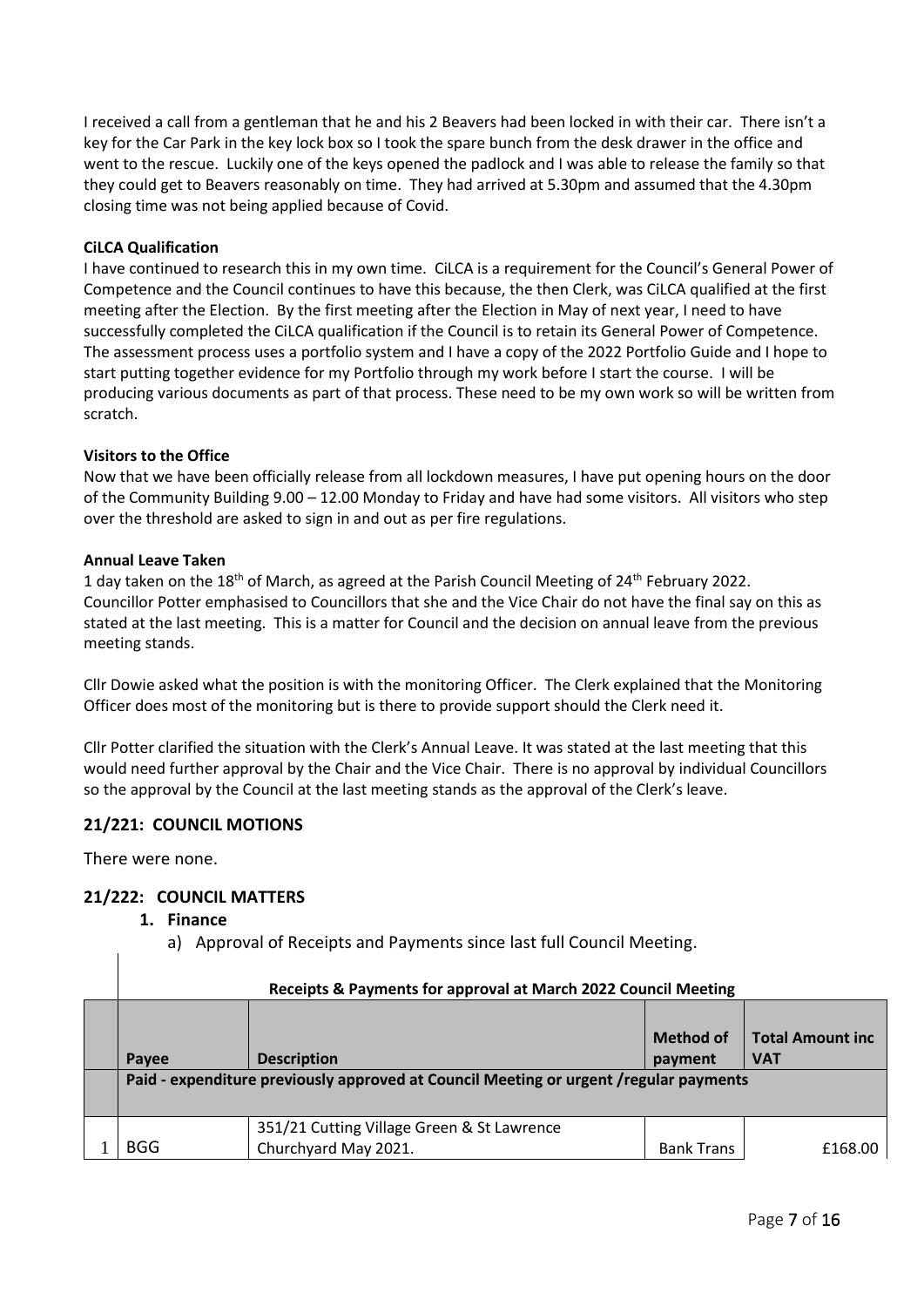|                 |                        | 351/21 Cutting Village Green & St Lawrence                 |                   |           |
|-----------------|------------------------|------------------------------------------------------------|-------------------|-----------|
| $\overline{2}$  | <b>BGG</b>             | Churchyard & Louie Mem x 2 June 2021.                      | <b>Bank Trans</b> | £624.00   |
| 3               | <b>BT</b>              | Quarterly Business Bill Paid by Direct Debit               | <b>DD</b>         | £173.22   |
| $\overline{4}$  | EE                     | Office mobile                                              | <b>SO</b>         | £29.77    |
| $\overline{5}$  | 13C                    | Fees for Fundraising Support LMP                           | <b>Bank Trans</b> | £1,826.84 |
|                 | <b>For Approval</b>    |                                                            |                   |           |
|                 |                        |                                                            |                   |           |
| 6               | Staff costs            | March staff costs (including pension and NI)               | BACS / SO         | £2593.63  |
|                 |                        | Inv 1103. Pollard, fell and crosscut fallen willows in     |                   |           |
|                 |                        | Louie Memorial Fen. Work authorised by R&A                 |                   |           |
| 7               | OxEcology              | Committee                                                  | <b>Bank Trans</b> | £630.00   |
|                 | Applecat               |                                                            |                   |           |
| 8               | <b>Garden Services</b> | F760C0-0243 1/2 day gardening work Memorial Garden         | <b>Bank Trans</b> | £300.00   |
|                 |                        | <b>INV-0200 Architectural Services-Interim Fee Account</b> |                   |           |
| 9               | Jessop and Cook        | No. 2                                                      | <b>Bank Trans</b> | £720.00   |
|                 | Linda Morrison         |                                                            |                   |           |
| 10 <sup>°</sup> | Allsopp                | Re-imbursement for Printer Ink                             | <b>Bank Trans</b> | £138.25   |
|                 | Linda Morrison         |                                                            |                   |           |
| 11              | Allsopp                | Mileage Claim                                              | <b>Bank Trans</b> | £3.60     |
|                 | Helen                  |                                                            |                   |           |
| 14              | Broughton              | Re-imbursement for Laptop Repair                           | <b>Bank Trans</b> | £125.40   |
|                 | Vale of White          |                                                            |                   |           |
| 15              | Horse                  | Emptying of 3 dog bins January - March 2022                | <b>Bank Trans</b> | £322.92   |
|                 | <b>Total</b>           |                                                            |                   | £7,799.63 |

Cllr Fairclough queried why we still use dog bins; they are no longer a legal requirement. Cllr Fairclough proposed item for next meeting that NHPC end use of dog bins seconded Cllr Bastin Unanimous agreement. **ACTION POINT**

Proposal to agree receipts and payments from Cllr Fairclough Seconded by Cllr Bastin unanimous vote for

> b) To review and approve the requested changes to the Financial and Administrative Risk Assessment. Item carried over.

Re the Asset Register Cllr Potter reported that the Locum RFO has noted that this is held on Scribe which does not allow an extra column and information in such a column would only be an educated guess as to present values. She questioned if this was necessary since what is captured in Scribe is the legal requirement for the Audit.

c) Grant Application Breakdown

| Orant Explorations 22.00.0 FDIVANGO WHIT Applications and Orant Daugus |                            |                             |                     |                                   |  |
|------------------------------------------------------------------------|----------------------------|-----------------------------|---------------------|-----------------------------------|--|
| Organisation                                                           | Constitution               | Finance<br><b>Statement</b> | Amount<br>Requested | Allocated $+$<br>Type of<br>Grant |  |
| <b>Botley Bridges</b>                                                  | Articles of<br>Association | Financial<br>Statement &    | £5,000              | £5000<br>major grant              |  |

# Grant Applications 22.03.04 Breakdown Applications and Grant Budgets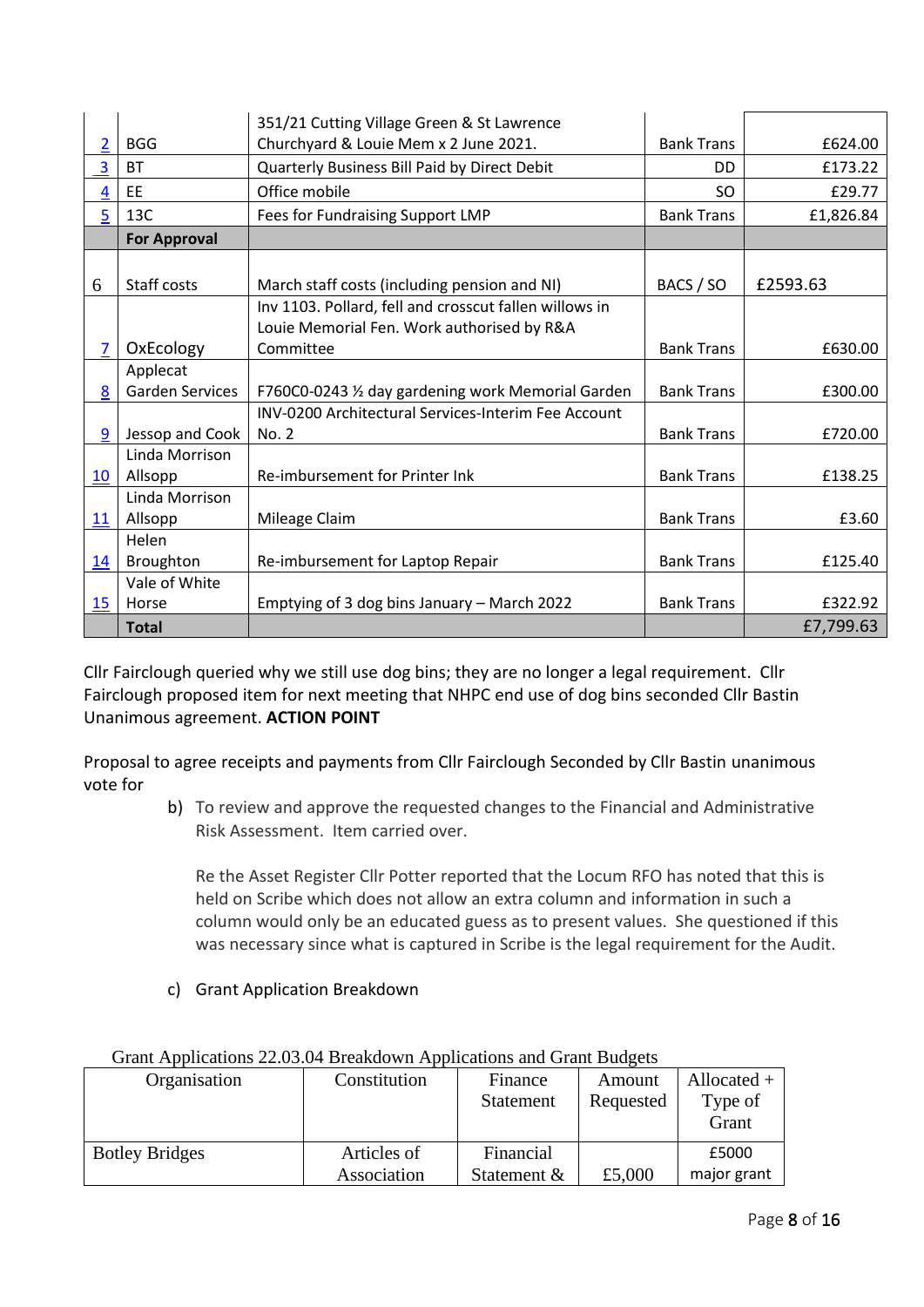|                           |                         | <b>Bank</b>      |            |             |
|---------------------------|-------------------------|------------------|------------|-------------|
|                           |                         | <b>Statement</b> |            |             |
| <b>Hinksey Trail</b>      | Community               | <b>Bank</b>      |            | £1,875      |
| Regeneration              | <b>Interest Company</b> | <b>Statement</b> | £1,875     | major grant |
|                           | (Reg. 12949996)         |                  |            |             |
| Friends of Raleigh Park   | Constitution            | $Accounts +$     |            | £700        |
|                           | <b>AGM</b>              | Validation       | £700       | major grant |
| Botley Boys n Girls FC    | Constitution            | Income $&$       |            | £1,000      |
|                           |                         | Expenditure      | £1,000     | major grant |
| Friends of Botley School  | Constitution            | Report, bank     |            | £3,000      |
|                           |                         | records $\&$     | £3,000     |             |
|                           |                         | <b>Statement</b> |            | major grant |
| Botley Baby & Toddler     |                         | <b>Bank</b>      |            | £250        |
| Group                     |                         | Statement at     | £250       | Grants and  |
|                           |                         | End of           |            | Donations   |
|                           |                         | Application      |            |             |
| <b>Sustainable Botley</b> | Constitution            |                  | £900       | <b>Not</b>  |
|                           |                         |                  |            | Allocated.  |
|                           |                         | Total            | £12,475    |             |
|                           |                         | Applications     | $+£250$    |             |
|                           |                         |                  |            |             |
|                           | <b>Budget</b>           | Spend            | <b>Net</b> |             |
|                           |                         |                  | Position   |             |
| Grants & Donations        | 2,100.00                | 1,740.00         | 360.00     |             |
| <b>Major Grants</b>       | 10,000.00               | 1,500.00         | 8,500.00   |             |

Cllr Potter highlighted there is also CIL funds available for infrastructure. The Botley School and Hinksey Trail applications would fit into that funding. There is £42,000 total in CIL, but she encouraged Council to spend the annual grant funds first.

- d) To consider Grant Application Botley Bridges.
- e) To consider Grant Application Hinksey Trail Regeneration.
- f) To consider Grant Application Friends of Raleigh Park.
- g) To consider Grant Application Botley Boys and Girls FC.
- h) To consider Grant Application Botley School.
- i) To consider Grant Application Botley Baby and Toddler Group.
- j) To consider Grant Application Sustainable Botley.

After discussion and input from representatives from Botley Bridges and Friends of Raleigh Park by Zoom, all the applications were considered together.

The Council expressed concerns that Sustainable Botley is not yet fully set up, financial statement and constitution are for Association for Botley Communities (ABC) not for Sustainable Botley. Sustainable Botley or its parent organisation ABC were asked to re-apply next month at the start of the next financial year.

Cllr Rankin joined the Meeting.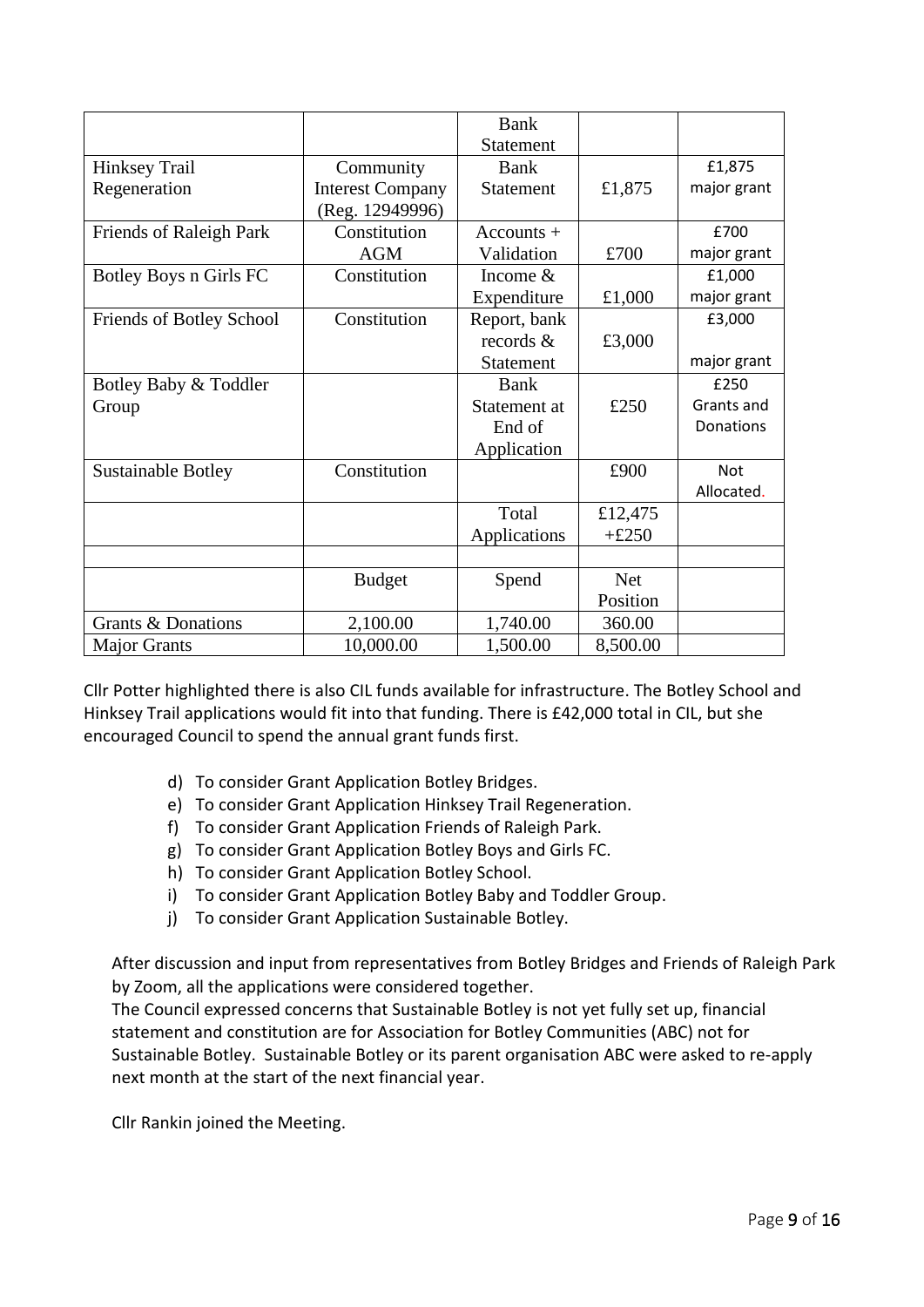Proposed Cllr Bastin, seconded by Cllr Church - £250 grant to Botley Baby & Toddler Group be paid from Grants and Donations. Named vote requested. Vote unanimous for. Councillor Fairclough proposed that all the other applications apart from Botley School be accepted and paid from the Major Grants Fund. Cllr Kay seconded. Named vote requested which was unanimous for.

Cllr Bastin proposed and Cllr Fairclough seconded that CIL funds be used for the Botley School application. Named vote requested. Vote unanimous for

- k) To approve annual subscription to OALC for 2022-23 at a cost of £1,044.76 to be funded from Local Govt Advice and Subscriptions budgets. Proposed Cllr Church seconded Cllr Fairclough. Unanimous for vote.
- l) To approve annual subscription to Oxfordshire Playing Fields Association at a cost of £78.00. Proposed Cllr Church seconded Cllr Kay. Unanimous for vote.
- m) To approve annual subscription to National Allotments Society at a cost of £66.00. Proposed Cllr Church seconded Cllr Kay. Unanimous for vote.
- n) Oxford Green Belt Membership. To consider joining and paying the Annual subscription of £15. Proposed Cllr Church seconded Cllr Kay. Unanimous for vote.
- o) To approve payment of SLCC Subscription for the Clerk to the Parish Council at a cost of £234 with an initial joining fee of £15. SLCC provided the ILCA Course and provide the CiLCA Course and additional required training courses. Proposed Cllr Berrett seconded Cllr MacKeith. Unanimous for vote.
- p) To approve increase in Clerk's Salary in line with NALC's recommendations Proposed Cllr Kay, seconded Cllr Rankin. Unanimous for vote.
- q) To note and agree increase in costs for dog bin emptying. As previously noted, Cllr Fairclough to confirm where the dog bins are and how often they are being used and emptied before his proposal to the next meeting. Council noted and disagreed with the increase. Cllr Fairclough's Proposal re dog bins will be added to the agenda for the next meeting. **Action Point**
- r) To note and agree increase in EE Costs. Council noted increase and asked Clerk to explore a better contract with a new handset and bring to next meeting. **Action Point.**

# **2. General**

- a) To agree a provider of IT support. (Tender information to be considered at P21/226) Need to check the suitability for Councillor's individual laptops which are not owned by the Parish Council. Need to understand the purpose of this is to ensure Council's Data Protection compliance.
- b) To agree procedure and budget for the recruitment of a relief caretaker for Louie Memorial Playing Fields and Pavilion. Proposed by Cllr Bastin that this be delegated to the Personnel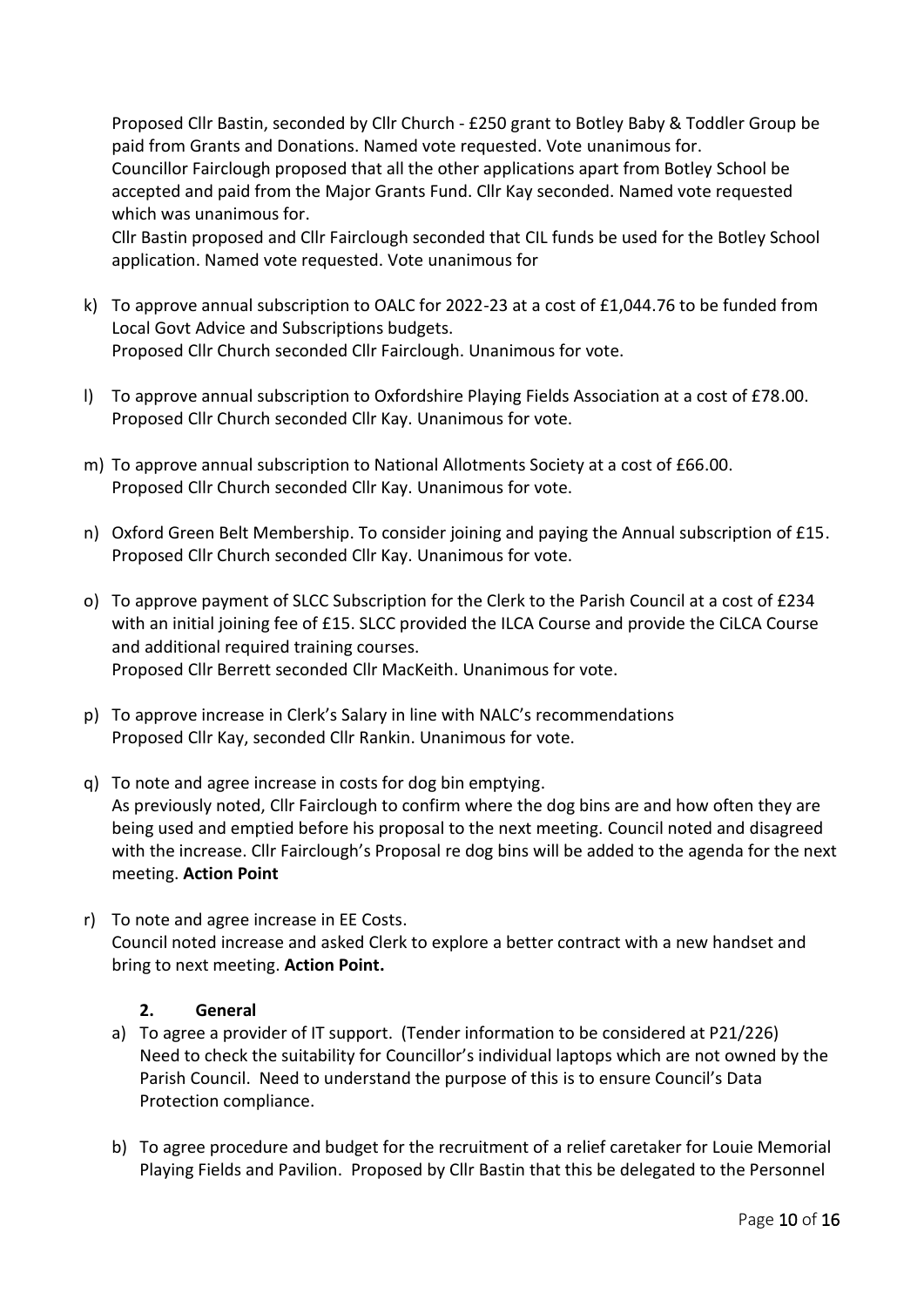Committee, seconded by Cllr Church. Cllr Dowie abstained other Councillors present, voted for Passed by a majority. A Meeting date of  $21<sup>st</sup>$  April was set for the next meeting of the Personnel Committee.

- c) Pavillon Project Update.
	- I. To consider Quotes for Demolition. This was an action point from last year. (Tender information to be considered at P21/226). Rob Goacher from Jessop & Cook briefed Council on present situation. Precommencement conditions inherent to the present planning application which runs out in July need to be discharged before site clearance can start. Insufficient time to act on discharge of planning conditions before the planning permission runs out and the discharge would not carry over to the new application.
	- II. To consider and approve Jessop & Cook Costs for Stage 3. Previous tender was from stage 4 onwards. We are running out of time so need to revisit planning application which is stage 3. Application will be very similar to present application which is reflected in the costs.

Cllr Fairclough requested the minutes show his comments that "this Council, as a body, should be ashamed of itself that we now find ourselves in this situation when after having planning permission for 3 years, we have been unable to move this forward. This is something that is critical for the Parish and something that was supported, whilst not unanimously, very strongly when it was voted in and we have achieved nothing. I think that is a disgrace and we have let down the community."

Approval of stage 3 costs agreed in principle, discussion to continue in confidential session

III. To Agree timescales and broad content for further Public consultation to support Planning Application.

Consultation required for funding applications in addition to the Vale planning consultation. We need to move forward as fast as possible. Neighbourhood plan has changed so new consultation may be needed because new Neighbourhood Plan is slightly different to the old one. Discussion followed which raised the following ideas from Councillors, Council contacting Planning Department, the size of the building in new application, retention of the former Scout Hut, blue sky thinking on new users that could use the space.

Cllr Allen left the meeting.

Need to check in with the Community to get current data and re-engage with it. Consider if we should reduce some areas of the building and if anything should be added. Single event consultation pre submission of the planning application with follow up consultation in more depth after permission granted, if necessary. Timescale – new Planning Application submitted by Mid May, so that there is no hiatus with funding applications. Work done since the last application was submitted can be incorporated into the new one and may reduce the number of planning conditions. Run consultation by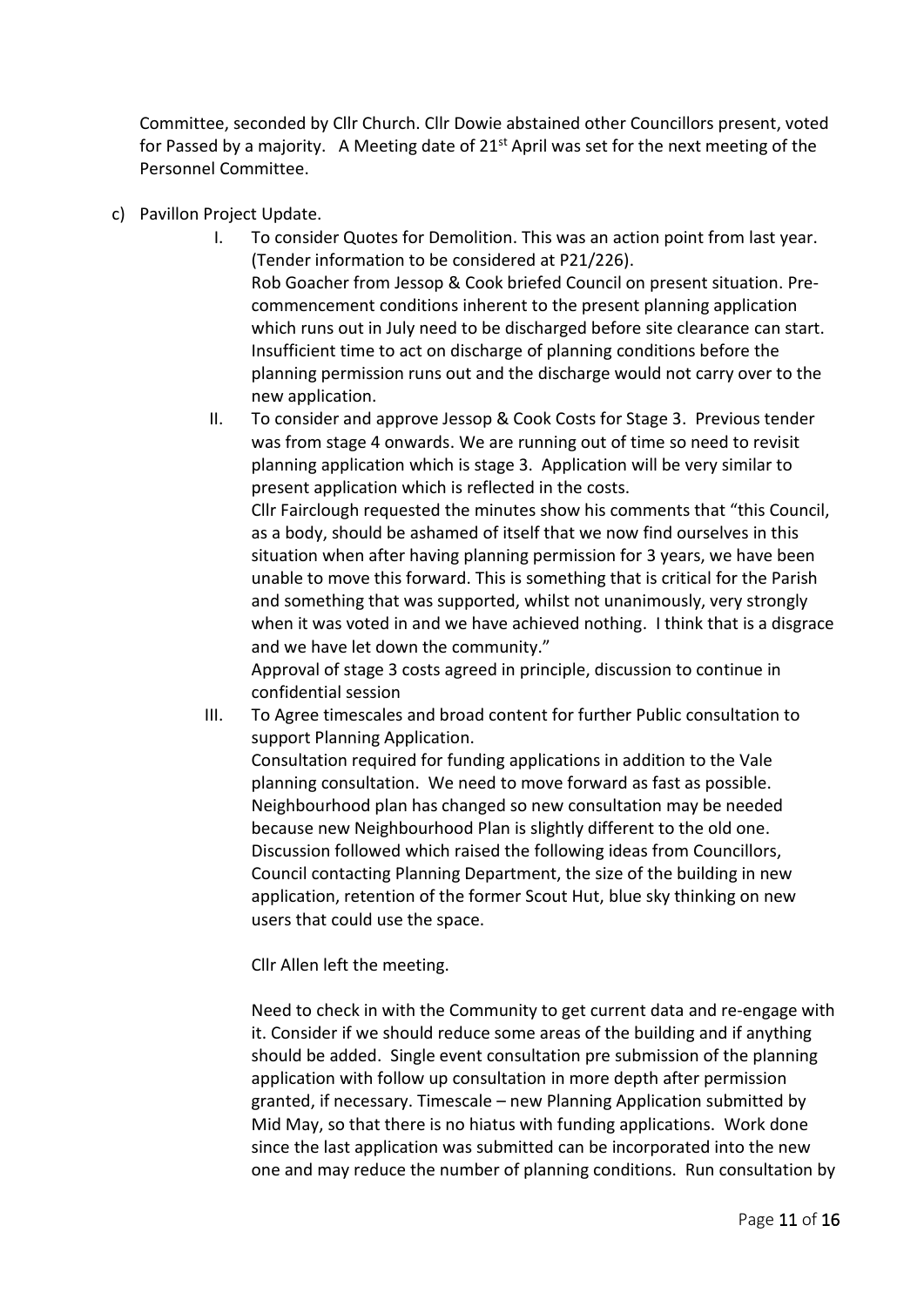the end of April. Suggestion that an independent company be employed to run the consultation – would increase costs and delay the process. Proposal by Cllr Rankin that we have a one-off event at the LM pavilion. Cllr Berrett further proposal to set up a small working group to organise the oneoff event. Seconder Cllr Kay. Named vote 10 Cllrs in favour Cllr Dowie opposed. Agreed by a majority. Volunteers for group – Cllrs Kay, Fairclough, Berrett, Church, Potter and Dowie. **ACTION POINT**

9.30pm. Motion to suspend Standing Orders and continue the meeting past 2 hours. Cllr MacKeith proposed and Cllr Rankin seconded to proposal to continue meeting beyond 2-hour period. In favour all but one.

IV. Update on Fundraising Strategy.

Cllr Potter provided an update. Fundraiser has completed 2 days of work and initial draft has been circulated to Councillors with fundraising experience for their initial comment and further document will be circulated to all Councillors, hopefully next week.

Chair thanked Jessop & Cook for their attendance and noted that a Parishioner attended Jessop and Cook office this week and wanted to talk to the architect about the project. Councillors and members of the Public asked to please note the Jessop & Cook contract is with the Council only and they liaise with the council only. Jessop & Cook are not contracted to manage conversations with members of the public and should not be contacted by members of the public on this topic.

After a 5-minute break the meeting re-convened at 9.40pm. The Chair noted there were now 11 Councillors in attendance.

d) Skatepark Project Update.

Clerk reported to the meeting that she had written to Canvas to notify them that they had been appointed. So far, they have not come back with a contract for signature. Appointment of Core team for liaison with Canvas. Proposals for points of contact. Cllr MacKeith volunteered herself and Cllr Blase, Cllr Dowie volunteered and Cllr Potter asked to be copied into correspondence as Council Chair. Proposed by Cllr Potter seconded by Cllr Berrett vote unanimous for.

e) Update and agree action on Queen's Platinum Jubilee celebrations. Lighting Beacon and West Way Square festivities. Cllr Church reported Council has committed Budget of £500. An informal working group has met. There will be on June  $2<sup>nd</sup>$  an event at Louie Memorial upper field prior to people walking up to the Beacon where there will be a Choir and a hopefully a Piper, organised by Cllr MacKeith also a Bar courtesy of Tap Social and 15<sup>th</sup> Scouts are providing a barbecue, but people can bring their own picnics. Saturday June 4<sup>th</sup> Street Festival with events in West Way Square and a historical photo exhibit with memorabilia in Seacourt Hall 13.00-17.00. Tea and cakes with palm court orchestra type pianist. Another informal working group meeting scheduled for Tuesday at 6pm. Cllr Berrett has liaised with Savills on the use of West Way Square. Documents will be circulated to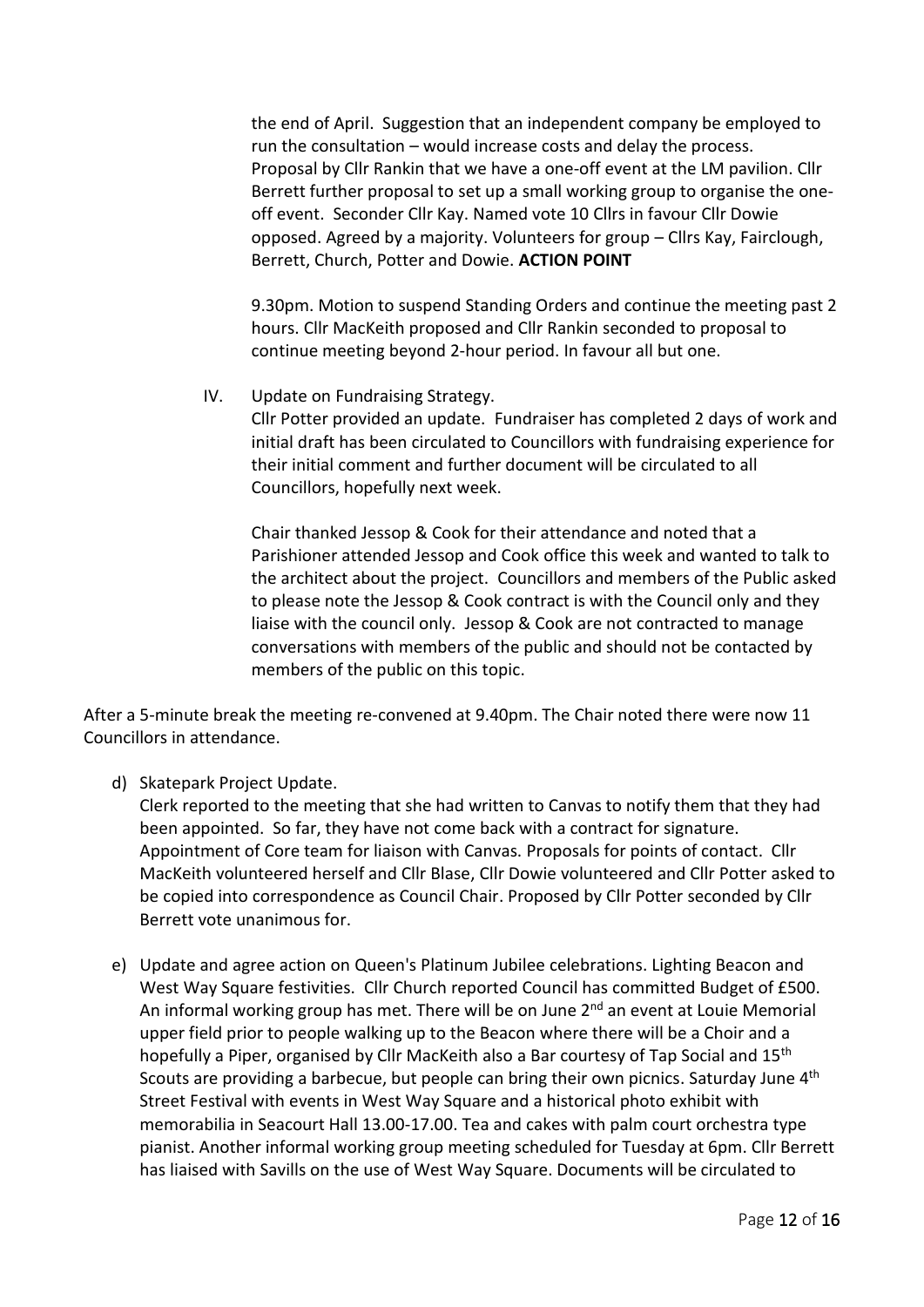Councillors. Re-funding – may have to come back to Council for more funding but will be contacting Mace, Savills and other traders for support.

- f) Public Arts Project Update
	- i. Feedback on Public Consultation Cllr Berrett thanked Councillors for their involvement. There was good attendance and the 3 artists took part on Saturday with lots of local children and adults involved. The District Council Arts Officer has written to Highways England asking for permission for the work on the underpass.
	- ii. Discussion of Planning Application Process Clerk getting together with District Council Arts Officer to complete application.
- g) Military Covenant Trust Fund

Proposal from Cllr Fairclough that the Parish Council follow the example of other Parish Councils and Oxford County Council to sign the articles of Arms Forces Covenant. To support the armed forces, veterans and their families. There is a Trust Fund which Council could apply to for help for veterans. Cllr Fairclough will work with the Clerk to move this forward. Cllr Dowie seconded. Named vote. 10 votes for and Cllr MacKeith opposed. Carried by a majority.

- h) Civic Protocol To discuss a procedure for the events as a result of the passing of a member of the Royal Family. To be discussed in Private at the end of the meeting.
- i) Notification of receipt of Application for Planning Permission Flood Alleviation Scheme. Discussion of Councils views on the scheme to inform Planning Committee response. Discussions on the issue and NHPC are on the list as a consultee. Request from Cllr Rankin as Chair of the Planning Application that Councillors forward any comments, or anything they have noted for consideration. It will be discussed at the Planning meeting of  $5<sup>th</sup>$  May and we need an objective response on this application.
- j) Issues raised by Annual Parish Meeting

Flood alleviation. Presenting group asked after the meeting that NHPC and perhaps the VOWDC run a public meeting for them. It was suggested in response that they run a meeting and invite NHPC.

Memorial tree for a parishioner. Cllr Church suggested a semi-circle of memorial trees with bench overlooking the view from Louie Memorial Fields. Cllr Dowie advised caution since there is a memorial tree in the nature reserve which is neglected. Need to register where the trees are and how they will be maintained. Cllr MacKeith mentioned that the Orchard has memorial trees.

Parking came up. Cllr Roberts carried this question away and will follow up.

Status of homes in Seacourt Road and lack of insulation. Cllr MacKeith informed Council that she had visited the Parishioner who raised the issue, who was interested in getting other Seacourt Road residents involved in community issues such as getting the hall there reopened. Encourage the resident's engagement with NHPC.

Engagement with Solar Farm proposal noted in parishioner questions. We have not seen the proposal yet and Cllr Potter asked if any Councillors were aware of any update on this and the issues raised. Issues Noted.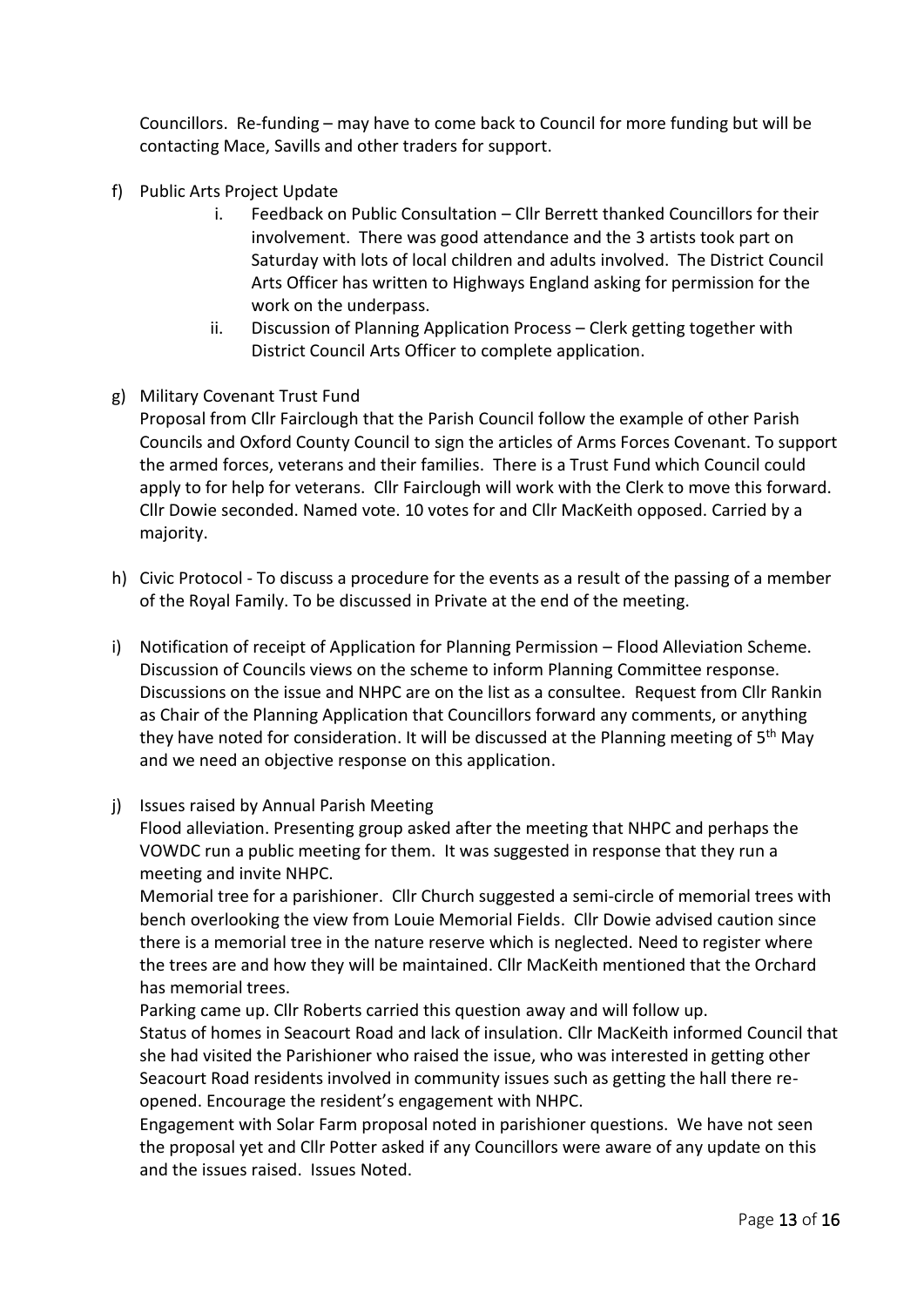# **21/223: Questions raised by Councillors:**

# **Submitted by Cllr Dowie**

# Question 1.

A letter from Jessop & Cook Architects dated 22 February 2022 was made available at the Annual Parish Meeting on 17 March 2022. The letter made reference to refurbishment of the Scout Hut. What information has Jessop and Cook supplied to the parish council on the works and costs necessary for refurbishment of the Scout Hut?

# **Answer from Cllr Caroline Potter**

As noted in the minutes for the full Council meeting in December 2021, the Council's appointed architects gave their professional opinion on likely costs and next steps needed to consider refurbishment of the hut in response to a question from you:

"Cllr Dowie asked if Mr Wadsworth was aware of the situation regarding the Scout Hut. He replied that he was and had seen the cost estimates for refurbishment which were, in his view, underpriced and more likely to be in the region of £100k. He advised that to get a reliable estimate of costs a specification should be put together and tender quotes obtained from contractors. It was likely that an asbestos survey would be needed."

Clarification requested by Cllr Dowie. He asked if there was no substantive evidence to support the claim.

Cllr Potter responded

It was professional advice based on professional expertise.

## **Submitted by Cllr Dowie**

Question 2.

A letter from Jessop & Cook Architects dated 22 February 2022 was made available at the Annual Parish Meeting on 17 March 2022. What evidence is there to support Jessops and Cook's assertion that it is unviable for the Scout Hut to be retained?

## **Answer from Cllr Caroline Potter:**

Architects from Jessop & Cook expressed their professional opinion in the letter referred to, which followed from a review of the Demolition / Asbestos survey report issued from them to the designated Council contacts including yourself on 14th February.

Clarification requested by Cllr Dowie. The only evidence is their professional opinion?

Cllr Potter It was professional advice based on professional expertise.

## **Submitted by Cllr Dowie**

Question 3.

Why are North Hinksey Parish Council and Jessop & Cook Architects intending to submit the same scheme as in the previous planning application P19/V0696/FUL which includes facilities for 4th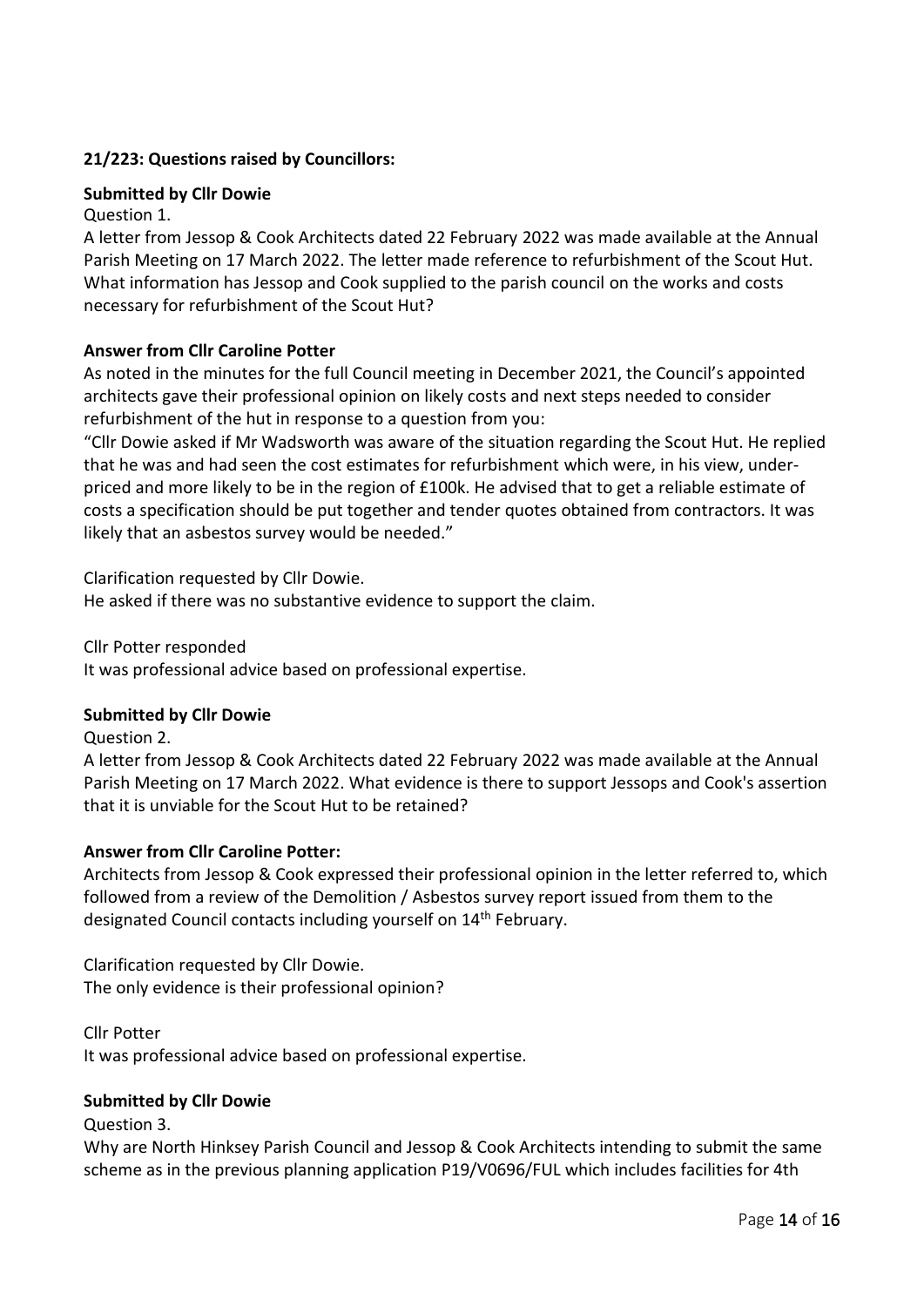Oxford Scouts when 4th Oxford Scouts have made it clear that the proposal does not work for them and have asked to be allowed to refurbish the Scout Hut at their own expense?

# **Answer from Cllr Caroline Potter:**

The Council's appointed architects gave their reasons for this advice in the letter dated 22<sup>nd</sup> February:

"Our current intention is to submit the same scheme as previously submitted to the council. This is to reduce additional costs from redesign as the previous scheme was created with significant user group input and to increase confidence of planning approval. Minor changes could be made if required."

NHPC has not confirmed if it will submit the same scheme or an amended scheme. As discussed under an earlier agenda item, NHPC now has the opportunity to undertake fresh public consultation on aspirations for the new building, which will reflect the current situation of the  $4<sup>th</sup>$ Oxford Scouts having chosen to relocate their headquarters to the Rugby Club in North Hinksey a year ago.

## Cllr Dowie

Asked for clarification if the same scheme was being submitted, and the letter to the Parish Meeting inaccurate?

## Cllr Potter

Responded that the Council's position would be agreed after public consultation and Jessop & Cook advise submitting the same application because of the benefits in costs and time and increased likelihood of approval.

## **21/224: Other Documents & Letters Received:**

All Documents & Letters received have been circulated.

# **21/225: Date of Next Meeting:** 28th April 2022 at 7.30pm

*Resolution under the Public Bodies (Admission to Meetings) Act 1960 Section 1, extended by the Local Government Act 1972, Section 100, that the following items are confidential as they relate to contracts. As such the press and public are excluded from this part of the meeting*

In closed session.

## **P21/226: To consider Quotes**

1.a) To consider quotes for IT support and agree a provider.

It has already been raised what level of service we actually need and the wide variation in level of service that the quotes provide.

Cllr Fairclough suggested none of the quotes are fit for purpose and drew Councillors attention to the Guide to GDPR for Parish Councils from the Information Commissioners Office, which Cllr Fairclough will circulate. **ACTION POINT**

NHPC can fulfil its GDPR responsibilities by knowing exactly what data it holds on its Parishioners, what is public data and by being able to confirm we have justifiable reasons